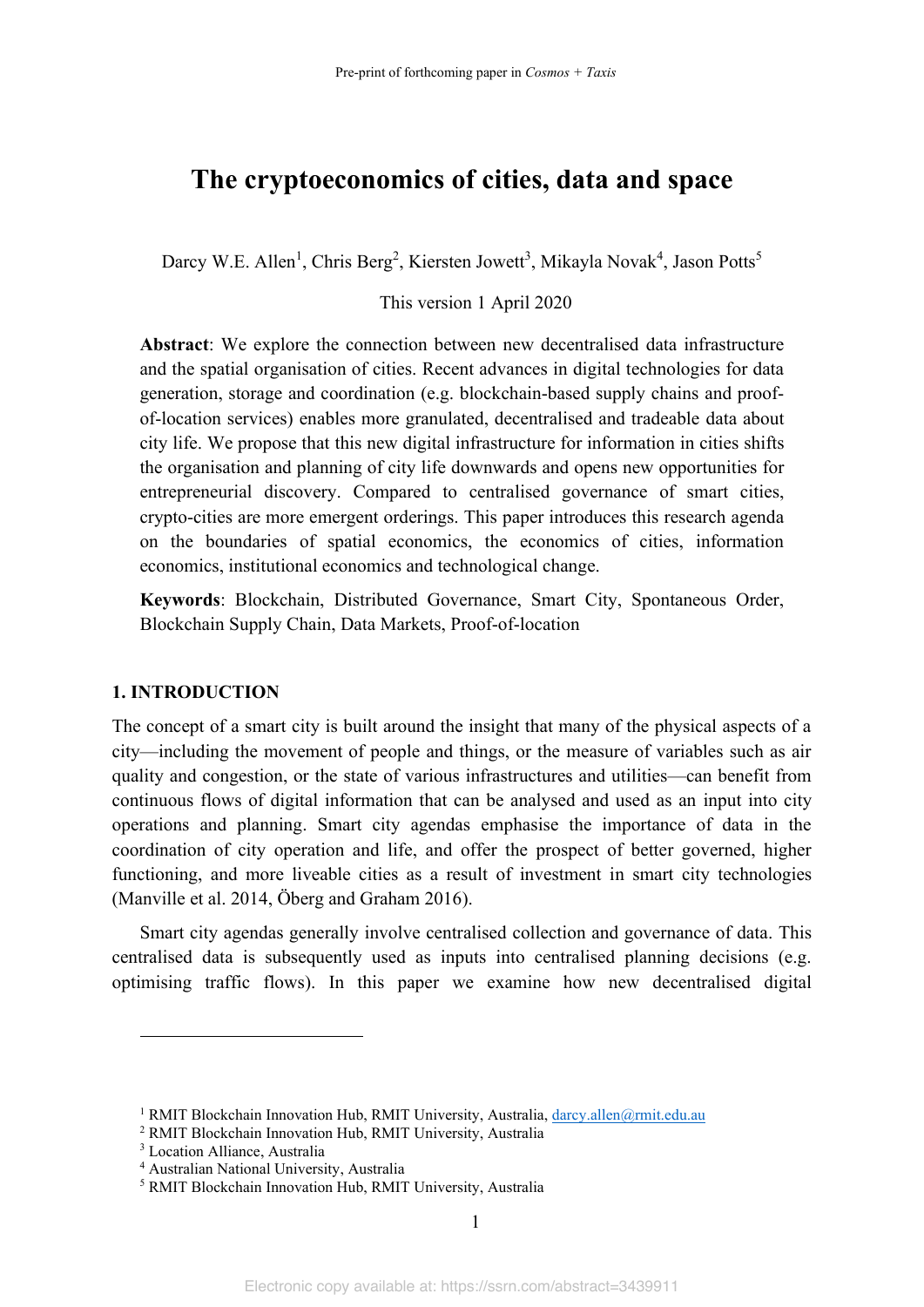technologies for recording and coordinating information enable more spontaneously ordered cities. Our focus is on two technologies—distributed ledger technologies and proof-oflocation networks—as the foundation for more decentralised data markets that are inputs into entrepreneurial solutions to problems. We argue that cities will become more spontaneously ordered through comparatively decentralised data production about city life. While our focus is on two frontier technologies, our contributions apply more broadly to how digital infrastructure changes the ordering of cities, including the impacts that these technologies have on the conception and implementation of smart city agendas.

We proceed as follows. Section 2 introduces blockchain technology as economic infrastructure. Section 3 introduces cities as emergent orderings, as spaces where individuals and entrepreneurs coordinate and discover information and opportunities near others. Section 4 examines smart city agendas in this context. Section 5 explores how blockchain technology and new locational technologies facilitate better information about movement in city life. Section 6 concludes.

#### **2. BLOCKCHAIN AS NEW ECONOMIC INFRASTRUCTURE**

First invented to create the digital currency bitcoin (see Nakamoto 2008), blockchain technology sits within a broader category of distributed ledger technologies. The core innovation of blockchain technology is that it uses a unique combination of cryptography, peer-to-peer networking and economic incentives to enable networks of computers to create distributed ledgers. Blockchains industrialise trust, converting economically valuable energy into trust in the contents of a distributed decentralised ledger (Berg et al. 2020). This contrasts with the conventional centralised mechanisms of maintaining ledgers, including nation states (e.g. property titles) and hierarchical firms (e.g. banks).

In the decade since blockchains first emerged there has been a surge in innovation around how blockchains operate, including their governance (e.g. permission to update the ledger), consensus mechanisms (i.e. how the network comes to consensus) and other characteristics (e.g. privacy). While debates continue around the precise definition of a blockchain including the boundaries of where blockchains meet other distributed ledger or distributed database technologies—for the purposes of this paper we generically refer to these innovations as blockchains. Blockchains are generally more decentralised, robust and censorship-resistant governance structures compared to centrally maintained ledgers.

Through the lens of comparative institutional economics, the entrepreneurial experimentation around blockchain today is a discovery process. That discovery process is over which governance and coordination problems are better solved by blockchains than more centralised mechanisms. Current experimentations include the recording of democratic votes on distributed ledgers (see Allen, Berg, Lane, Potts 2018; Allen, Berg, Lane 2019) and new legal systems through smart contacts (see Werbach and Cornell 2017).

Given the importance of trade and the movement of people for city planning and entrepreneurship, in this paper we focus on the application of blockchain to supply chains. Blockchains can act as new economic infrastructure for information about goods as they move through supply chains (Allen, Berg, Davidson et al. 2018, Allen, Berg, Markey-Towler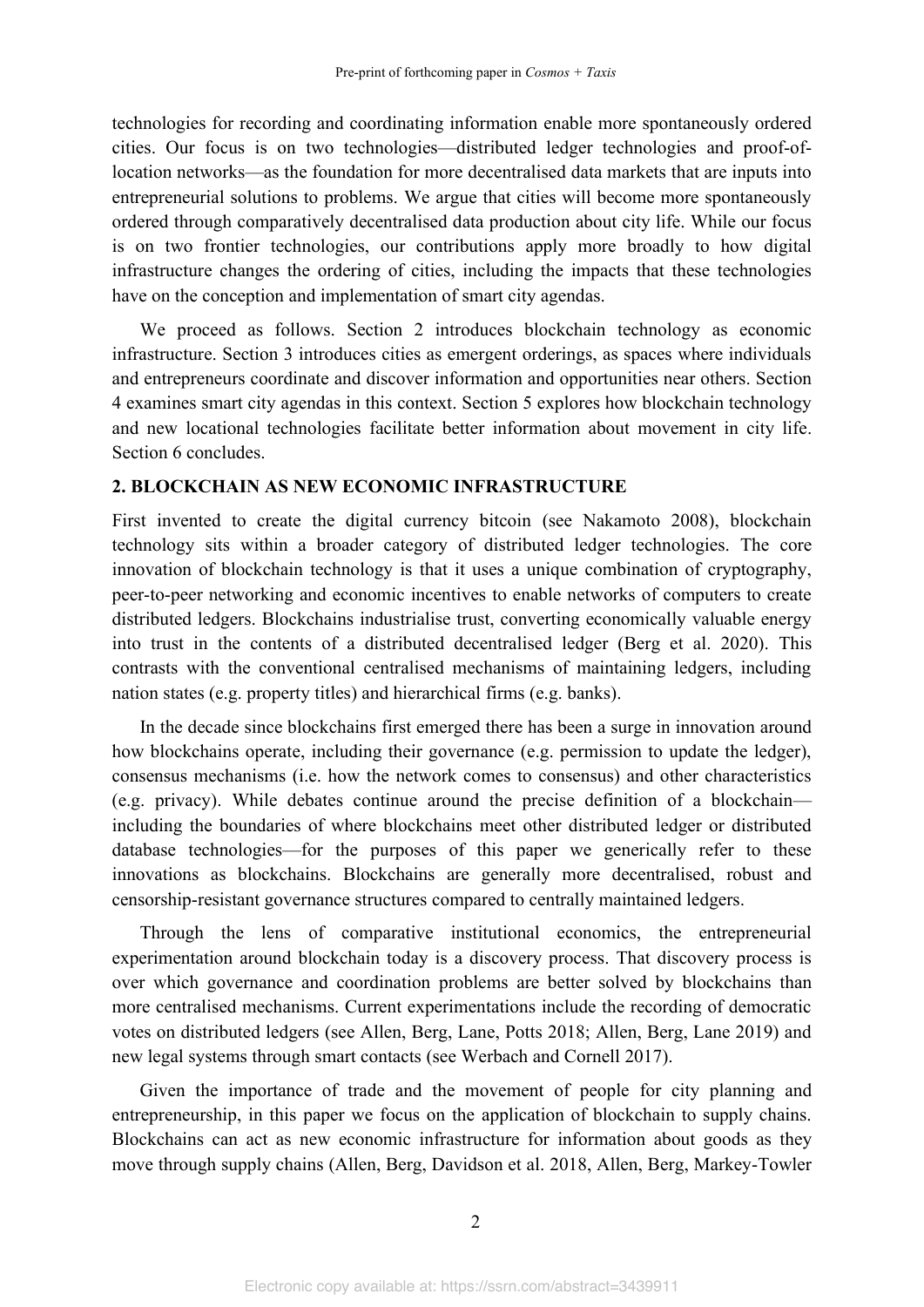2019). The basic principle is that rather than information about goods (e.g. provenance, characteristics, stewardship) being recorded siloed hierarchical ledgers (e.g. internal databases) that information could be recorded in decentralised blockchain ledgers.

Blockchains do not validate that the information recorded in the ledger is true. Rather, blockchains provide the infrastructure for data to be stored in a decentralised way that is difficult to tamper with after the fact. For this reason, blockchains—particularly in the application to supply chains where information about physical goods must align with information in the ledger—have been complemented with other technologies for information inputs, such as Internet of Things (IoT) sensors. Proof-of-location networks (discussed in Section 5 below) produce location data (e.g. an alternative to centralised GPS) that relies on decentralised physical infrastructure ("beacons") that are economically incentivised to provide geospatial data of objects with corresponding sensors nearby. More detailed and trusted data about things as they move can then be recorded in blockchain ledgers, creating a new architecture for data in cities including the development of data markets.

In this paper we ask what the implications of this more detailed and decentralised information are for cities. We draw on institutional cryptoeconomics as an analytic framework (Berg et al. 2019; Allen et al. 2020), that itself draws on institutional economics. Application of institutional cryptoeconomics to this problem has several implications: (1) that new decentralised technologies shifts the governance of data from centralised siloes to decentralised networks; and (2) that by opening up data markets, we expect further bottom-up entrepreneurial coordination and value creation in cities, making them more emergent. This suggests a new vision for smart city agendas in which citizens and businesses can engage more fully in data markets and searching for entrepreneurial opportunities.

### **3. CITY AS EMERGENT ORDER**

Economists have long sought to understand the economics of space, and the spatial organisation of cities, as an outcome of economic forces. Cities are a complex mix of topdown and bottom-up planning. Here we examine the emergent orderings underpinning cities, emphasising how people coordinate information and make plans about entrepreneurial opportunities. This understanding of cities as emergent orderings reliant on information foreshadows our predictions about how new decentralised information technologies might potential for more emergent ordering in cities.

Alfred Marshall drew a relation between agglomeration tendencies and industrial productivity, suggesting that workers became more efficient in urban centres that provide a denser, more specialised labour market, access to more specialised services and facilities, as well as access to non-excludable knowledge bases (Florida et al. 2017). The Marshallian insights were extended by Arrow (1962) and Romer (1990), who have suggested that economic actors operating within the city environment benefit from knowledge spillovers arising from firm proximity. When firms are close, workers may share ideas, bringing about product innovations that significantly contribute to economic growth. These innovations, however, may not be easily appropriated by individual firms in terms of additional profitability. A key question following from this is to what extent spillovers are observable between a concentrated set of firms within a given industry, or between firms across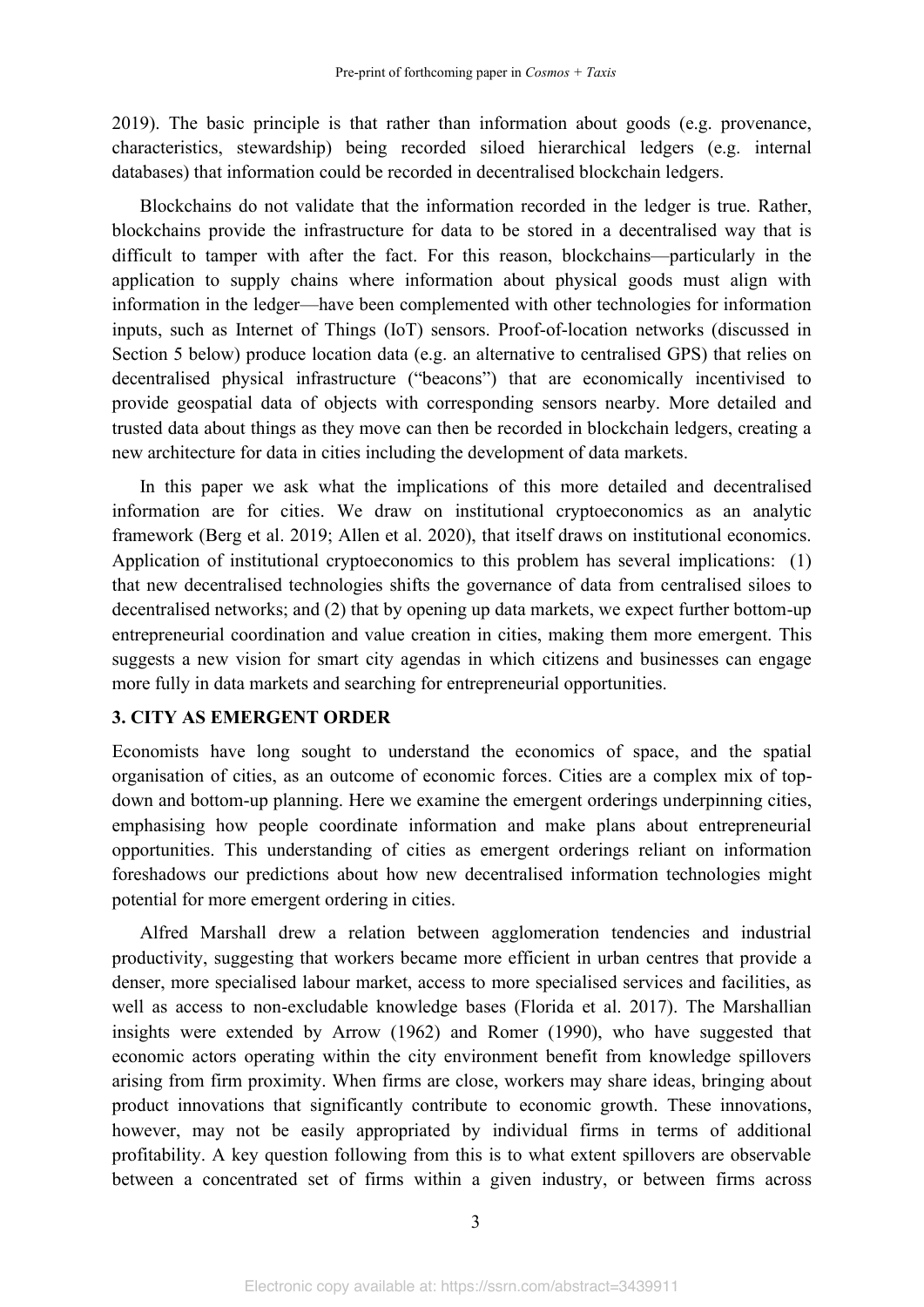industries as the benefits of diversity take effect (Jacobs 1969). The extent to which "Marshallian" or "Jacobsian" externalities have taken effect in practice remains the subject of intense debate within the urban economics and innovation literatures (e.g. Glaeser et al. 1992; Beaudry and Schiffauerova 2009; Caragliu et al. 2016).

The neoclassical identification of externalities from agglomeration in cities provides a basis for the design of public policy to internalise them. Policies to address the strains and stresses of urbanisation not only take the form of generic Pigouvian taxes and subsidies in response to externalities, though proponents of policy intervention would suggest circumstances may not necessarily preclude such initiatives. Other policy positions include regulations to recalibrate land use and development standards, and urban planning procedures, in often prescriptive ways (Pennington 2002; Staley 2004).

The claim that the economic externalities of cities need public management has been criticised from a variety of economic vantage points. The critiques relate to whether bureaucrats and other political actors can successfully harness all the diverse economic knowledge generated within metropoles in the implementation of policy. Challenges to policy efficacy also rest upon the idea that urban areas are open and dynamic systems, and that the diverse individuals participating in city life are not presumed to maintain similar correspondences between their particularised means and ends (Cox and Gordon 2017; Kichanova 2018). Because of these complexities, urban activity cannot be reasonably compressed, or reduced, into simplified sets of production and/or utility functions that lend themselves to manipulation by city managers and other relevant policymakers.

The perennial economic problem, then and now, concerns the effective coordination of production, distribution and exchange activities. As Friedrich Hayek (1945, p.521) famously conceptualised, the task of coordination in the economic context intrinsically involves the distillation of "the knowledge of the particular circumstances of time and place." He continued,

practically every individual has some advantage over all others in that he possesses unique information of which beneficial use might be made, but which use can be made only if the decisions depending on it are left to him or are made with his active cooperation. *We need to Pemember only ... how valuable an asset in all walks of life is knowledge of people, of local in the set in all walks of life is knowledge of people, of local and*  $\alpha$ *... conditions, and special circumstances* (Ibid., pp. 521-522; emphasis added).

His argument also applies to cities and to the processes of urban development as the basis of, and responses to, the need for better economic coordination, as has been explored by Andersson (2005), Desrochers (1998; 2001), Gordon (2012), Ikeda (2004), and Stam and Lambooy (2012), among others. These studies have emphasised the core Hayekian insights on "the role of social institutions, the prevalence of inefficiency and discoordination, the relative importance of processes over endstates, the centrality of entrepreneurial discovery in the market process, and the nature and significance of spontaneous orders" (Ikeda 2007, p. 215). Whereas most, if not all, of these conceptual features are directly related to the research work of contemporary Austrian economists they are also explicated by the likes of complexity, evolutionary and network economic theorists, as well as by specialists in other disciplines such as geography (Allen 1996; Glücker 2007; Boschma and Martin 2010).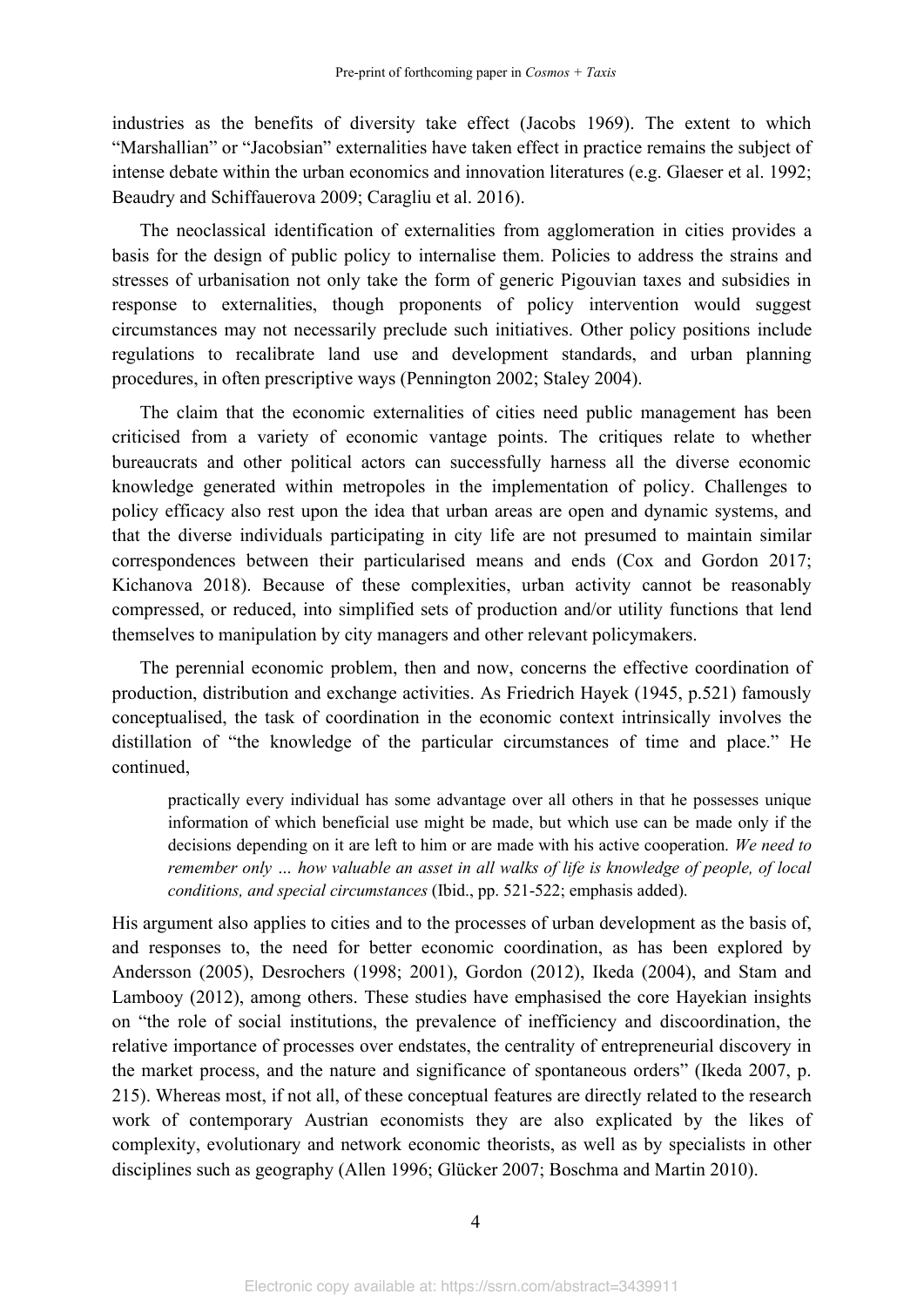A spatially-aware Austrian school is closely associated with the dictum of creative entrepreneurship as a cornerstone for coordinative economic activity in the urban environment. "The diversity of knowledge, skills, and tastes that one finds disproportionately in the living city are potent enablers of entrepreneurial discovery. The density and resulting proximity among individuals within such places narrow the gap between the potential opportunity and its actual discovery" (Ikeda 2007, p. 215). According to Andersson (2005) the identification of profitable market opportunities by an entrepreneur is indelibly shaped by locational choice which, in itself, serves as an entrepreneurial act. Specifically, entrepreneurial actors may perform a mental calculus that arbitrages between choice of locations (including remaining in the present location) in the hope of attaining future profits. It is recognised, however, that the conduct of locational entrepreneurship is not conducted perfectly (Banczyk et al. 2018) and nor are locational decisions necessarily dominated by economic considerations under all circumstances (for example, cultural concerns may be important; see Palmberg 2013).

The growth potential associated with agglomeration economies, at a micro- or mesoeconomic level, are shaped by network relations established by heterogeneous individuals working and residing in relatively close proximity to one another. Face-to-face meetings enable people to share perspectives, establish trustful relations and coordinate to launch new economic ventures (Cox and Gordon 2017), and new communications technologies facilitate connections to absorb information and knowledge. Palmberg (2013) also refers to the role of clubs and associations in facilitating knowledge diffusion. These mechanisms of interpersonal connection are, more or less, subject to "network effects," which become more apparent in relatively densely populated environments such as metropolitan centres and large regional towns. Although such activities are not costless, it appears that the costs of exclusion from entrepreneurially-related network opportunities by virtue of residing outside of cities are significant (e.g. Saxenian 1990).

Several property, relative prices, contracting and a monetary system are fundamental coordinative institutions. According to Ikeda (2007) these institutions should arise, largely in spontaneous fashion, within city environments that necessitated the ability of numerous traders to strike mutually agreeable exchanges of goods and services at reasonable prices. Given the bountiful opportunities to shirk effort, renege on bargains and to exercise opportunism more broadly, the development of abstract and generic institutions serving as "rules of the market game" are seen as necessary to harness inter-subjective comprehension, forge shared expectations and, importantly, develop a sense of trust between strangers in complex economic contexts. Indeed, we can compare different institutions on how they coordinate information—taking the perspective of "epistemic institutionalism" (see Hayek 1960, 2012; Boettke 2018). The phenomenon of the "fundamental institutions for markettested betterments" may even more clearly coincide with the historical emergence of certain localities as regional and global trading hubs, as described by Clark (2016). This is not to suggest that economic institutions did not emerge in rural and other non-urban localities, but that the potential for developing such institutions would be most pressing in the city.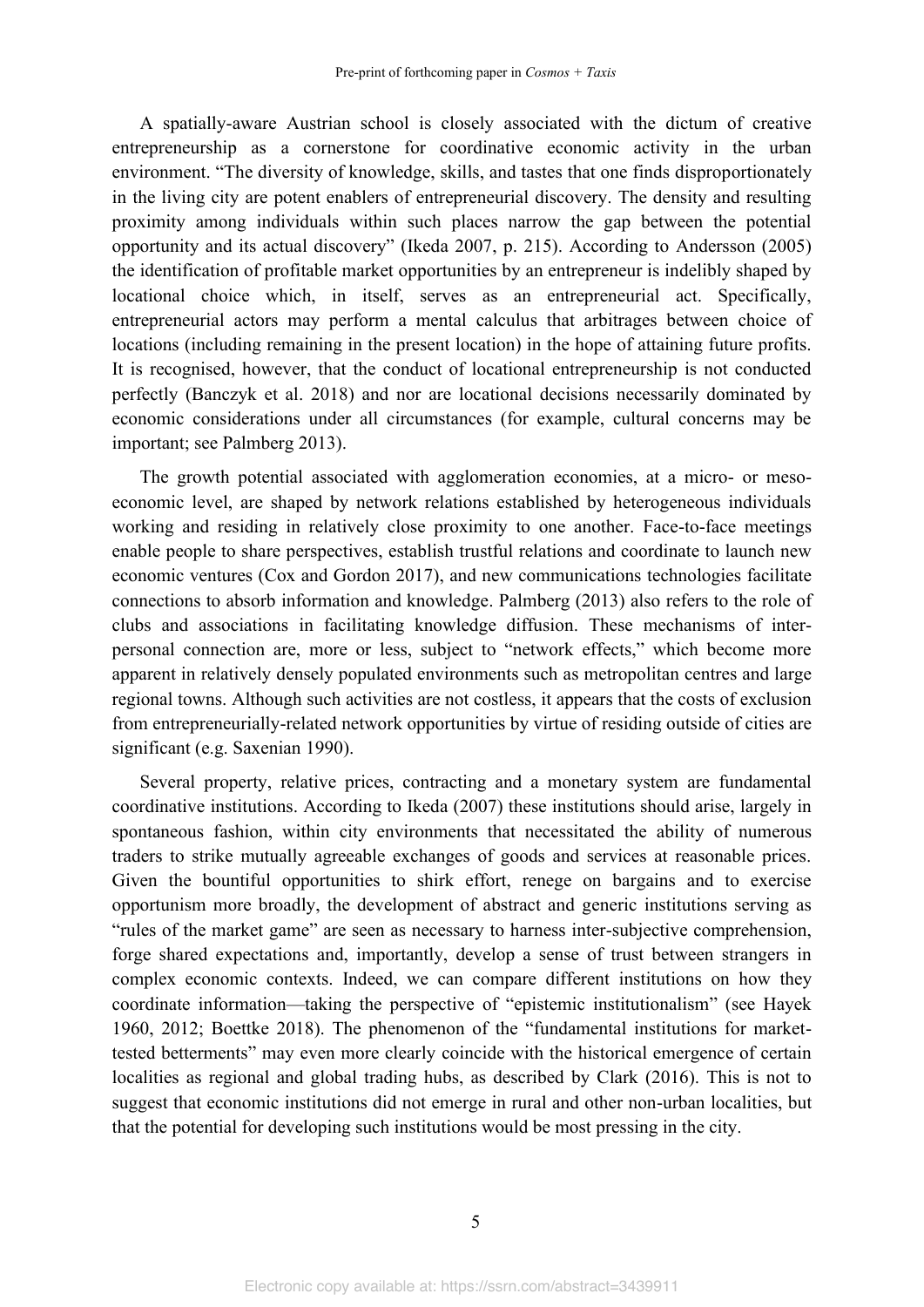The physical and functional forms of a city reflect a spontaneous order which is "the result of human action but not of human design" rather than the product of singular or overarching planning and design by any given individual economic, social or political actor. The notion of spontaneous order, or at least ordering which assumes a largely emergent character, has a long tradition in political economy. Jane Jacobs (1961, 1969) remains arguably the leading exponent of the "emergent urbanism" view that metropolitan locations do not arise as the consequence of the imposition of the grand schemes of architecture and land planning upon countless numbers of people. Indeed, the excitement and life given to the city by its diverse, even in parts eccentric, inhabitants release the immense economic energies of urbanisation, even if no one person in particular intended for agglomeration-related growth and living standards improvements to materialise. The variable, multiple-ended strivings from the street-level up makes up the observed dynamic episodes of growth and development in the aggregate, even if non-intentional on the part of any given individuals, is at the heart of the city as a spontaneous or emergent order.

The emergent ordering of the metropolitan environment contains many elements of decentralised planning. Individual entrepreneurs make plans supported by urban knowledge spillovers and network logics. There are also evident examples of urban landscapes and functions that result from deliberate planning associated with collective action. A local governmental authority may construct a park in the centre of town, however the patronage of the park and the uses to which the park are put are not consciously designed and implemented by any single person. As mentioned by Ikeda (2007, p. 215),

[t]he layout of public transport, utilities, and other aspects of the physical infrastructure of a city is the result of careful, conscious planning, but the entrepreneurially driven competition that emerges from it, that which gives life to the living city, is not.

Thus, the multidimensional uses of urban assets and considerations of amenity reflect the ³multifaceted spontaneous networks that consist of individuals who cover many different fields of knowledge, interests, and activities" (Palmberg 2013, p. 21). From this perspective we can see that cities are complex mixes of bottom-up and top-down plans. In the following section we turn to how frontier technologies shift smart city agendas. We describe the evolution from "smart cities"—central planning based on centralised data—to "crypto" cities´²bottom-up entrepreneurial search based on decentralised data markets.

## **4. FROM SMART CITIES TO CRYPTO CITIES**

The functionality and even liveability of cities and large towns are threatened by an array of economic, social, technological and other challenges, including easing transport congestion, maintaining personal and economic security, preserving environmental amenity, and improving access to local public services. How can we best coordinate resources, and maintain and even enhance their value, in highly contingent and uncertain environments?

Smart cities grew out of the 1990s concept of "New Urbanism", which sought to redesign the built environment to capture environmental, social and similar values. The concept of "smart city" also has roots in the notion of "intelligent cities" as physical environments in which information and communication technology and sensor systems are embedded into physical objects and urban settings (Steventon and Wright 2010; Caragliu et al. 2009;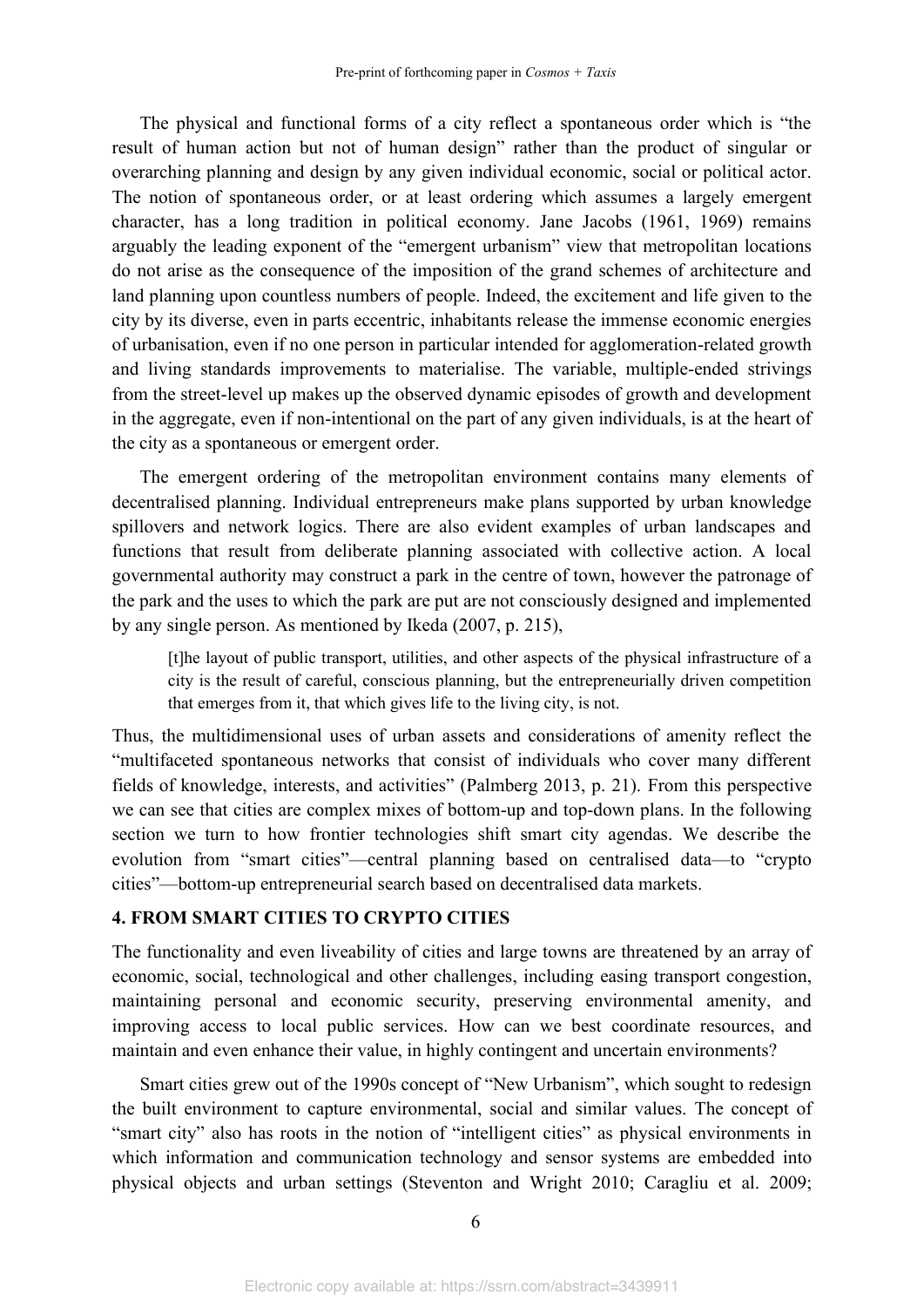Hollands 2008). In intelligent cities, information and communication technologies substitute many of the coordination and control roles of hierarchy, motivating new organisational forms that focus on process instead of function (Setia and Patel 2013).

Proponents of infusing smart city thinking into organisational practices and public policies refer to a gap between the availability of data and the capacity of firms and governments to apply the data to bring about more efficient deployment of resources that, in turn, resolve city-wide problems. As Goldenfein et al. (2017, p. 1) argue,

The key insight of the smart city movement was that a city generates terabytes of data in the course of ordinary interactions among people, among things, and between people and things, but that very little of it is captured and used. The smart city is an approach to public infrastructure and urban governance that seeks to capture and use that data in real time to improve the effectiveness of the city's operations. The implication is that by developing 'smart infrastructure' that can sense the activities around it, better and more efficient use of urban resources becomes possible.

The application of technological innovation to make cities work more efficiently by harvesting and interpreting mountains of city-generated data is at the crux of the smart city agenda. Remote sensing and similar technologies used to track location, such as "radiofrequency identification" (RFID) scanners and barcoded objects, are coupled with the webconnected sensing devices (the Internet of Things) to allow objects to connect, interact and exchange data.

Blockchain adds to this technology stack by maintaining real-time data intelligence to support infrastructure connectivity (Scott 2016). Given that further quantification of urban economic activities will be accompanied by growth in data collected and exploited, the attributes of blockchain in promoting the integrity and provenance of data and digital assets is complementary to the smart city agenda (Wellers et al. 2017). Demand for digital privacy by consumers or citizens, or demand to conserve the integrity and security of their information into the future, can be supplied by blockchain protocols that enable individuals to manage their own data flows as they see fit (see Berg 2018).

The smart city agenda also seeks to apply big data analytics including machine learning to capture and organise large amounts of disparate and unstructured data to uncover correlations, patterns and other useful information (Rouse 2012). In particular, the big data that interests firms are what is called "found data"—that is, the digital exhaust of Web searches, credit-card payments and cell phones (Harford 2014). Part of the perceived improvements that big data could bring forth is to break down the lack of interoperability, and the concomitant duplications and incompatibilities, associated with proprietary data silos managed by individual firms, government agencies and other organisations based in cities (Pettit et al. 2018).

Whilst the big data analytical project has attracted significant attention in academic, business, media and political circles, its merits as an underlying driver for refashioning economic and other interactions within cities have been questioned in some circles. Large quantities of data does not, in itself, necessarily provide meaning for those tasked with interpreting the information received, and that data could yield spurious correlations and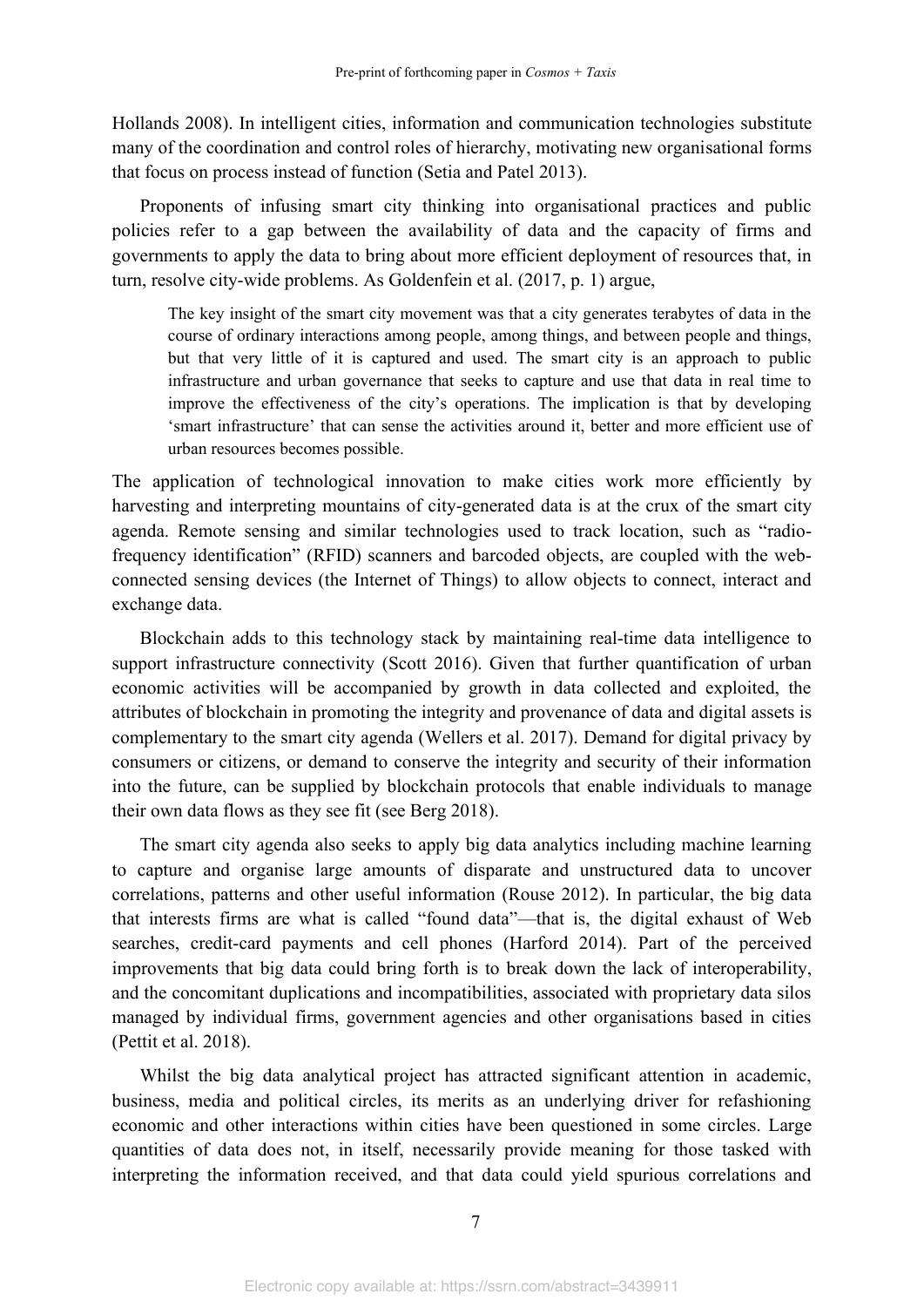other problems that could lead to potentially disastrous outcomes for urban functionality if carried through automatically to policy. In essence, the emergence of big data capabilities does not obviate from the requirement that "data ... needs to be robust, accessible and interpretable if it is to provide cities and companies with meaningful opportunities and solutions" (Öberg and Graham 2016, p. 531).

The smart city agenda is built on a centralised vision of city information architecture. This agenda may well be rationalised to drive substantial improvement, but implicitly it holds the governance surrounding decision-making in the city invariant: "the comparative economic organization of the city remains unchanged. The same things are still done by the same people with the same division of task; it just gets done more efficiently" (Goldenfein et al. 2017, p. 3). The critique of the smart city as a model of large scale but *centralised* and *closed* computation closely relates to the Hayekian critique that large-scale ventures, such as reframing the dynamic life of cities on "smart" principles, often lack appropriate knowledge (i.e., information in its rightful context) for successful implementation. The centralised (re)planning of the city, in this view, cannot overcome the knowledge problems accompanying the planners' distance from those "persons on the spot" maintaining partial but, still, economically valuable knowledge that all combine to create the "know how" which makes the large, modern city the economic powerhouse it is today.

The smart city agenda in theory represents an attempt to forge greater partnerships between disparate actors within the urban economy through the mass integration of data and information generated by city-based activities. However, it is predicated that,

on a city level the traditional monocentric governance is still a dominant approach, with most people taking for granted that services like building urban infrastructure, maintaining public spaces, enforcing land use regulations, and managing externalities are better delivered by state agencies. (Kichanova 2018, p. 3)

Stated differently, what is often overlooked is the fact that the "kludgeocracy" (see Teles 2013) of existing organisational forms within the city itself presents a barrier to the full release of creative and dynamic forces which are central to an appreciation of the city as an *emergent, not constructivist*, order.

The high-modernist construct of large corporations and government agencies, each dominating the city econo-scape, has been intimately associated in an historical context with the evolution trend of data management toward highly centralised, siloed ledgers. There is no doubting the immense economies of scale and production values that modern economic organisations have already generated, courtesy of their authoritative roles of recording, storing and validating data (MacDonald et al. 2016), but the onset of blockchain technology has only recently kindled an awareness of the foregone economic opportunities associated with the past lack of distributed yet secure ledger technologies. As Posner and Weyl (2018) observe, the emergence of data as lucratively valuable assets in their own right has given new meaning to the sense of self-preservation pressingly felt by those entities already presiding over large, but centralised and non-interoperable, datasets. The additional downsides of acting on such motives of self-preservation by already-existing data hoarders are the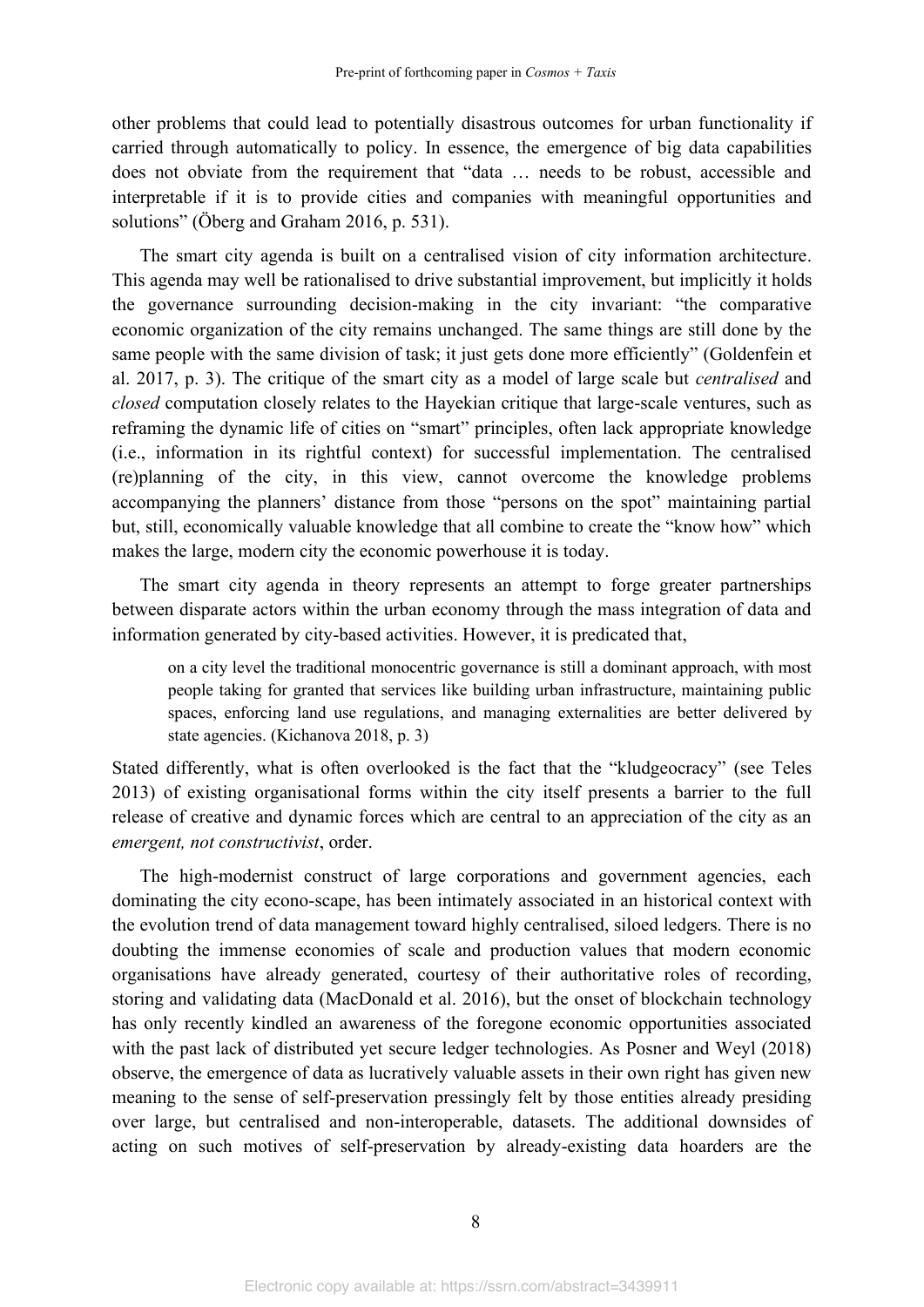continuation of rents, inequalities, and power concentrations which create non-trivial harms for many city residents.

A smart city may therefore require *different* institutions, more decentralised institutions, in order to harness and make better use of decentralised data. Blockchain and associated technological innovations may be the institutional infrastructure that is necessary to ³significantly shift the optimal arrangement of economic organizations and institutions in modern cities" (Goldenfein et al. 2017, p. 2). Integrating blockchain and related technologies with an appreciation of the urban environment as an emergent order moves us from the smart city to the crypto-city.

Crypto-cities are enabled through new decentralised technologies. Blockchains can act as the foundational infrastructure for the decentralised storage and coordination of data and associated transactions and contracting. This decentralised data enables governance of economic relations in a decentralised manner. The decentralised nature of data stored on blockchains—including that information about supply chains—suggests that a crypto-city may possess distinguishing features compared to more centralised smart city agendas. As opposed to the top-down smart city agenda, a proposed crypto city agenda enables the coordinative and governance opportunities wrought by technology to be appropriated by entrepreneurs seeking to discover new avenues for gain (in a mutually beneficial way with others) in city-spatial locations.

#### **5. DECENTRALISED INFORMATION AND THE CRYPTO-CITY**

Better visibility along supply chains could create publicly accessible pools of data about human interactions within urban areas, leading to further scope for entrepreneurial discovery. Given the impacts of trade upon the growth and change of urban spatial environments including logistics networks, planning, transportation, environmental amenity, provenance, and so on—our understanding of blockchain-enabled trade infrastructure provides a fruitful avenue for research. For instance, what are the implications of blockchain-based supply chain infrastructure for existing modes of urban planning and development? Does this understanding have any consequences for smart city agendas? How, and to what extent, could high-trust supply chains improve the possibility of developing "free trade zones"? How can the information that is collected be used to discover entrepreneurial opportunities solving urban problems? Can artificial intelligence be used to mine these pools of city information?

We can distinguish between two main types of supply chain management flow: material or information. Smart cities will impact differently on each type of flow. Given the needs for storage capacity and processing power about city data, there will be opportunities for companies that are located in the middle of large amounts of data flows (e.g. information about products, buyers, suppliers, consumers, etc) and are capable of aggregating and analysing them (Manyika et al. 2011). Firms can therefore that data to centralise decisions more efficiently. Smart cities and big data may stimulate more centralisation of information flows.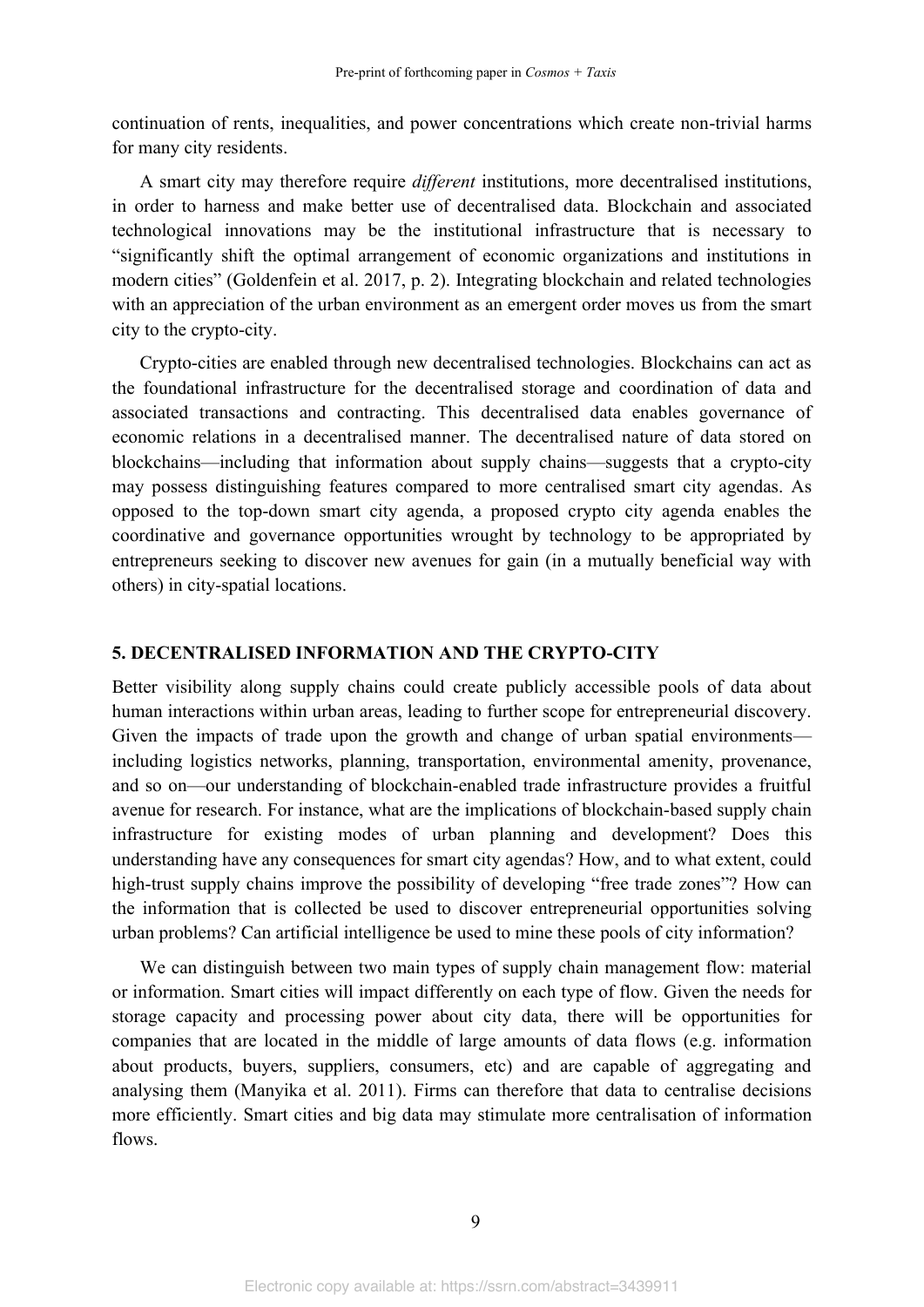Supply network complexity may positively impact the ability to access and share information across the supply chain because more actors are involved in exchanges within the network (Caridi et al. 2010). Thus, big data applications (e.g. open data) can benefit from the input generated by a higher diversity of actors in a structurally complex network. However, Skilton and Robinson (2009) argue that tight coupling among firms is more difficult to achieve in complex supply networks, so failures in information exchange may be a problem. The implementation of big data in supply chain management activities does not necessarily imply more efficiency (Miller and Mork 2013). Indeed, smart cities and big data tend to increase structural complexity because they amplify the amount of information necessary to monitor the state of the system. Unless firms completely redesign their distribution networks, an increased structural complexity could increase costs and decrease flexibility. In addition, the complexity of interactions between so many heterogeneous automated systems may generate more mobility problems than solutions. The conventional focus of smart city agendas is upon top-down rearrangements to urban forms such as congestion taxes, banning vehicle traffic or re-zoning. The issue is whether existing fiscal and regulatory models to improve supply chain functionality in cities will elicit additional creative discoveries and innovation.

Trade platforms and supply chains are shaping up as the major use case for blockchain technology. Blockchain technology can solve a major and growing problem with the global trading order—namely the problem of coordinating trusted information between supply chain participants. Every time a good or service moves, information moves with it. The quantity of information associated with each product continues to grow, and the costs of dealing with this information, from compliance, auditing, verification—trust, in a word—is becoming a greater and greater share of the costs of the global trading system. Blockchain and other information technologies are now being applied to economise on the information costs underpinning supply chains. For instance, in 2017 IBM and Danish shipping company Maersk announced their TradeLens blockchain solution to facilitate "the real time exchange of original supply chain events and documents" (IBM 2017). Walmart has since announced their intention to use the IBM Food Trust platform to facilitate the sharing of provenance information by their leafy green suppliers in the wake of an E. coli outbreak (Walmart 2018). Relevant information could include ownership data, time stamping, location data and other product specific data (e.g. see Abeyratne and Monfared 2016). This information helps establish provenance and thereby potentially identifies counterfeit goods (Hackius and Petersen 2017; Kim and Laskowski 2018).

New digital supply chain infrastructure must satisfy the demands for trusted information about the provenance of goods by stakeholders including consumers, producers and governments. As transportation costs (e.g. oil) and political costs (e.g. tariffs) fall, the portion of total trade costs that are information costs rise (see Allen, Berg, Davidson et al. 2019). Given that information costs also increase with the complexity, length and volume of trade on supply chains, it is unsurprising that information costs of global trade are likely rising as a proportion of total trade costs. The information flows of international trade are still often organised as transfers between separate organisations, despite efforts to use new information communication technologies such as the internet to digitise supply chain information. Each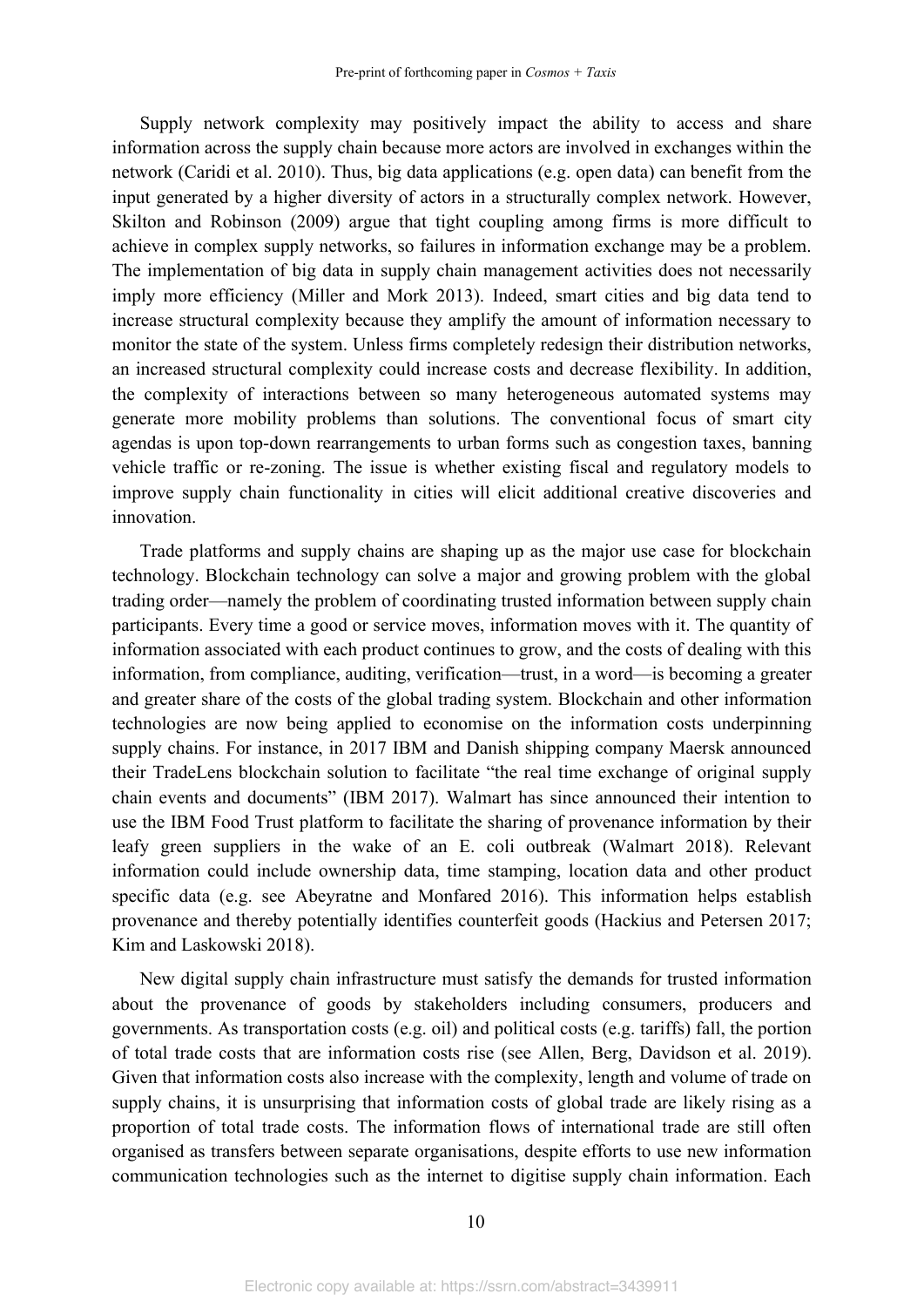firm in a global supply chain passes off information until it can be passed to the next actor on the supply chain, and adding to that information as the nature of the good changes. Moving goods and their information along a supply chain can be remarkably complex, requiring hundreds of different actors, including exporters, importers, logistics companies, shippers, retailers and governments.

As supply chains become longer and more complex, information changes hands more often and across more relationships, potentially leading information loss or fraud. The production and maintenance of trusted information about goods, however, is not costless. Individuals create organisational structures—including hierarchical integration within firms—as mechanisms to produce supply chain information, ensure its integrity, and communicate that information between relevant parties. For instance, some supply chain information is produced through brand reputation, "repeat transactions ... and social norms that are embedded in particular geographic locations or social groups" (Gereffi et al. 2005, p. 81). Siloed hierarchies along a supply chain communicate information—for example through paper-based bills of lading—between each other to maintain and update ledgers of information. Estimates to the administrative cost of this paperwork varies from 15 per cent of the value of goods shipped (Groenfeldt 2017) to being equal to the cost of physically moving those goods (Popper and Lohr 2017).

While the internet has enabled greater efficiency in some housing related processes such as online real estate and mortgage advertising and online transactions²it has not fundamentally changed the ledger of transactions or its management. Internet protocol is not equipped to transfer value in a trusted fashion. As a result, bureaucracies, banks, lawyers and estate agents are still required to perform the institutional arrangements that make property ownership possible, including the enforcement of transactions, the granting of exclusive use, as well as transferability and inheritability. Data is managed in central repositories and protected against security breaches at significant public expense.

The blockchain economy is fundamentally different from the digital economy we have known to date. While the Web 2.0 economy has been characterised by centralising forces, resulting in large companies that handle transactions on our behalf, the cryptoeconomy theoretically does not require the same market or government mechanisms for trusted transactions to be achieved, potentially doing away with current processes of licensing, selfregulation and branding. Instead, peer-to-peer transactions, as well as direct, transparent incentives for participation, are the foundations of the blockchain economy. In economic theory, complex evolving systems typically move from centralised to decentralised systems (Coase 1960); centralisation enables enforcement and creates knowledge system rules but can also come with costs (corruption, inflation, security costs).

There are various degrees of decentralisation across blockchains and other distributed ledger protocols. Many blockchain-enabled supply chain projects are based on 'permissioned' architecture (e.g. HyperLedger Fabric) where the ability for participants to read and write to the ledger is controlled. These applications contrast with more open permissionless' protocols where anyone can read and write to the ledger. While permissioned ledgers are more centralised than permissionless blockchains (although more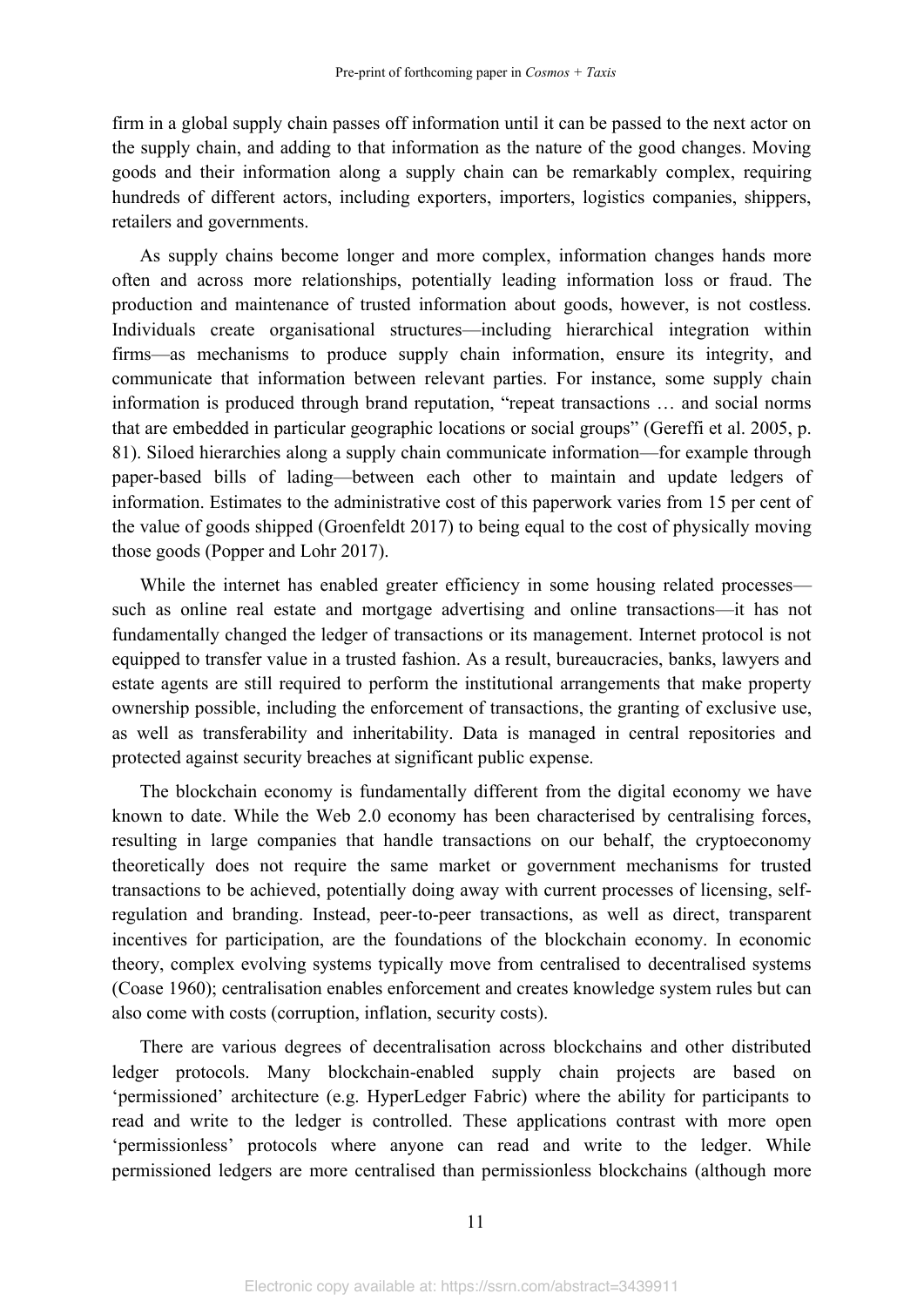decentralised than conventional hierarchical data management), they have been adopted partly because they provide greater data privacy and bespoke data access rights and do not require a cryptocurrency to align economic incentives. Data rights, in particular, are major considerations for supply chain participants (see UCL CBT 2019).

Blockchain-based supply chain infrastructure means consumers might not only be able to access cheaper and more trustworthy information about the goods that they buy, but also more granulated and detailed information on previously unobservable characteristics (Allen, Berg and Markey-Towler 2019). That is, information about the vectors of goods that were either not previously produced or not previously observable due to transaction costs might become possible. There are several implications of blockchain-based supply chain infrastructure on the operation of market prices. First, we anticipate a *de-commoditization of goods*. Two products previously considered identical because of a lack of information about their differing vectors of characteristics might now be reliably differentiated into two different markets. The second order effect of this is more granulated prices. That is, a *disaggregation of prices*, perhaps splitting existing markets into new markets of premium and non-premium segments. The precise margins at which additional trustworthy information will shift the price of goods will emerge over time, and will be directly related both to the subjective perceptions of consumers buying those goods, and the entrepreneurial efforts of people seeking to create the blockchain-based infrastructure that will produce and govern that information. Finally, to the extent that market prices represent the aggregation of distributed and contextual information of market participants (Hayek 1945), we would expect over the longer-term *more effective market coordination*. That is, market participants will be better able to observe and put to use Hayekian information to achieve their objectives.

Blockchains are unable to autonomously interact with real-world individuals or events and hence rely on 'oracles' to transmit data about temperature, contractual performance and so on (De Filippi and Wright 2018). These oracles can also enable dynamic adjustment of shipping routes and prioritisation based on the attributes of the goods shipped. Smart contracts applied to supply chains could perform many functions, including transferring the ownership of goods as they move between actors, and executing payments when items are delivered.

Blockchain-based supply chains may also leverage more complex technologies to input information via sensors (Kim and Laskowski 2018). One example of this is the development of 'smart containers' based on the IoT where a number of sensors record information—such as temperature and GPS data—that is then uploaded to a blockchain-based distributed ledger. Such technologies are important to deal with the 'garbage-in-garbage-forever' problem facing blockchains. That is, the problem that blockchains do not validate whether the information in a blockchain is true, rather they provide confidence that data has not been altered once it was digitally signed. The adoption of IoT and related technologies represent a shift from human-centred data input towards technology-centred data input, reducing some of the challenges of fraudulent blockchain data.

Another potential technology that inputs information into blockchain ledgers are "proofof-location" protocols. Proof-of-location protocols provide for robust geographic information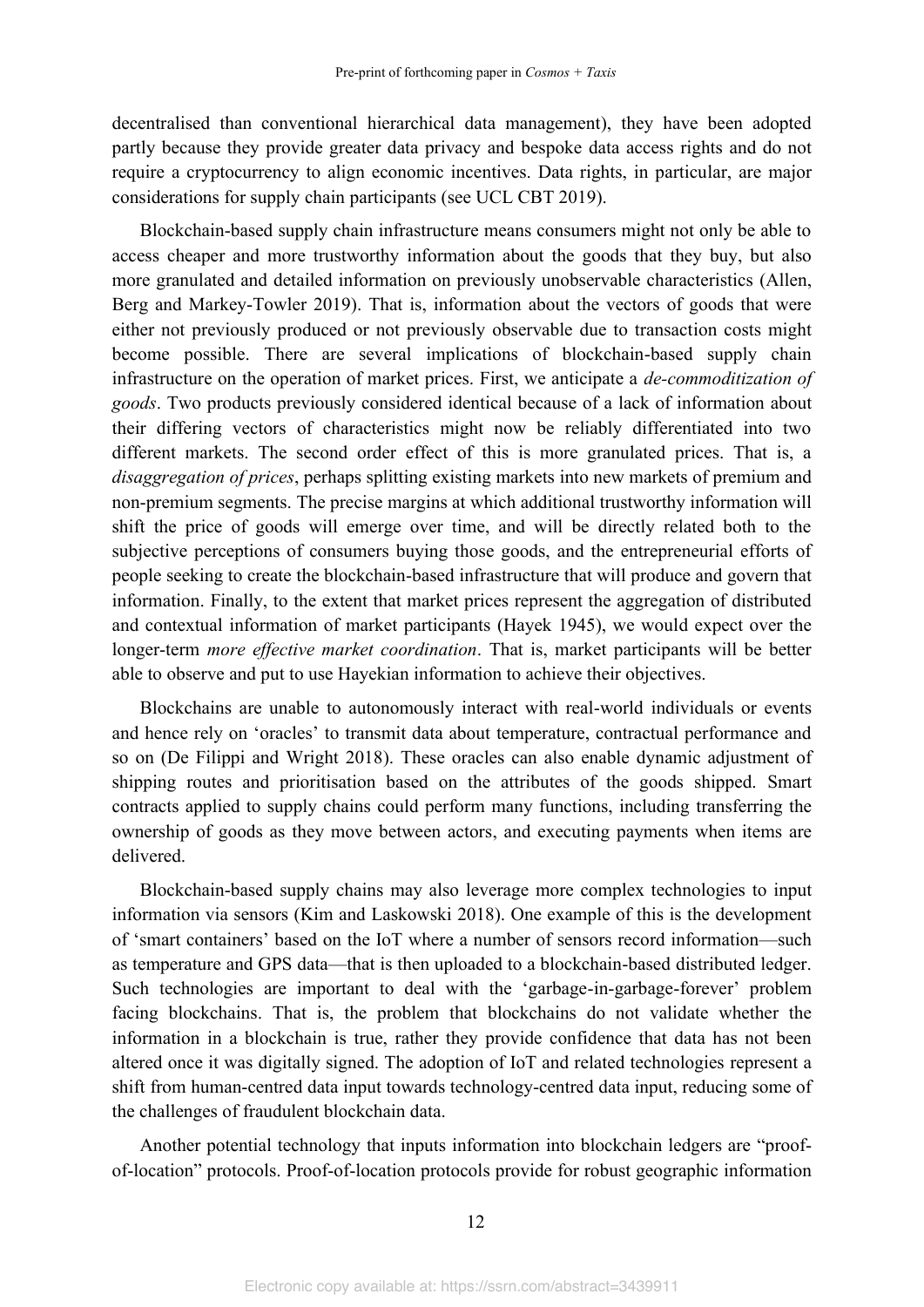about users or things without relying on a central authority to verify that information (Brambilla et al. 2016). They are an alternative to comparatively centralised GPS location tracking. One example of a proof-of-location protocol is FOAM, that uses physical infrastructure to detect and upload information about location to a blockchain (Kohut 2018). That information may also be leveraged to execute smart contracts between supply chain parties.

Trusted location data is an economically valuable product and service. Proof-of-location provides an input into economic production across supply chains and logistics, energy systems, transport systems and mobility, real estate, finance, and many other sectors, by verifying that some event or process has occurred at a particular location. This can trigger a payment, a privilege (i.e. being able to view sensitive documents only within a specific location), layers of privilege, or a further phase in a contract. In turn, the ability to spoof location can be used for opportunistic or even fraudulent purposes. Location spoofing is in this sense the same as the double spending problem with digital money. The goal of proof-oflocation using blockchain technology is to provide consensus about whether an event, agent or good is verifiably at a certain point in space and time.

Trusted location information allows digital systems to connect to the real world. The problem with current centralised location ecosystem, mostly built around satellites, is that it is siloed, unreliable and insecure. Blockchains enable decentralised rather than centralised (satellite-based) proof-of-location. The way in which a proof-of-location process works on a permissionless blockchain can be summarised as follows:

- 1 Demand for Witnessing as a service. Alice wants Bob to witness location. Bob uses protocol and witnessing tool. Alice pays Bob in cryptocurrency.
- 2 Witnessing tool (owned by Bob) writes encrypted information about Alice's location to (permissionless) blockchain. Bob is the miner of Alice's information.
- 3 Alice can then share her proof-of-location with Carol, by pointing Carol to the blockchain.
- 4 As more "Bob's" (a.k.a. miners) join as witnesses, the strength of Alice's claim of proof of location becomes stronger.

Proof-of-location protocols provide data (or oracle) services to prove in a digital world where things (such as people, commodities, assets, tags, chips and contracts) are in the physical world. Proof-of-location is therefore a type of data market. Alice needs to prove that something is at a location. Alice pays a miner to validate that information by witnessing her presence claim. Proof-of-location protocols enable individuals to own their own data about location and create that information by paying others to witness their location. Alice can then control her information, retaining privacy. This facilitates a new architecture of property rights in data, facilitating private ownership (and possibility of trade) of personal location information. This further affords privacy control over sharing one's personal spatial information and creates a new way to earn income by witnessing events for gateway owners and miners (Bob). Proof-of-location services and infrastructure therefore inverts current geospatial data markets, by decentralising them, rather than having data centralised through a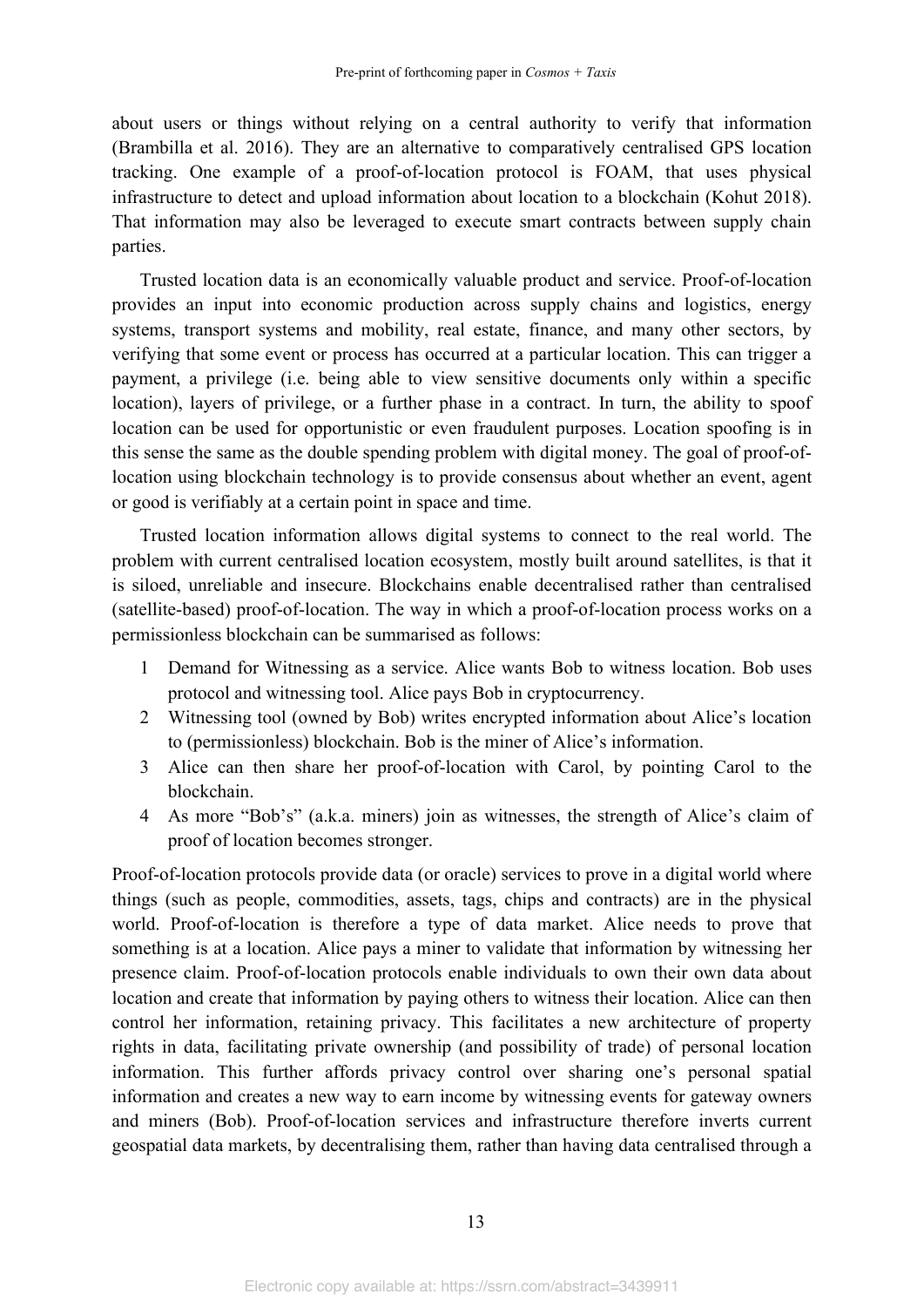satellite. Together with blockchain technology for the recording of information, proof-oflocation protocols are a fundamental infrastructure in a decentralised crypto-city.

#### **6. CONCLUSION**

Modern spatial economics uses planning models of optimal organisation of activities in space. It mostly fails to account, however, for the economics of distributed data and information as inputs into economic value creation and spatial coordination. A new wave of decentralised digital technologies—including blockchains and proof-of-location networks promise decentralised production and data. This suggests new more open, granulated and trusted data about city life, with broad implications for the governance of cities. Better data for decentralised decision making has the potential to solve many of the problems that spatial planning is trying to solve by creating data economies using blockchain as new data infrastructures for coordinating activity in space.

While smart city agendas introduced data, that data was managed and acted upon through centralised planning by authorities. In this paper we have described the shift from the centralised smart city to the decentralised crypto-city, enabled through new decentralised technologies. This insight has important implications for spontaneous urban planning. Blockchain technology coupled with proof-of-location infrastructure facilitates the rise of spatial data markets to facilitate self-organising economic activity in a digital urban economy. This insight suggests the need necessary to centrally plan the city, but rather to plan and design the protocols that facilitate data generation and markets. Blockchain technology provides new economic infrastructure for a property rights based and institutional rule governed economy.

This consideration of the consequences of blockchain for urban development and governance, coupled with the implications for the emergence of location service-based data markets, represents an advance on the available literatures on trade and urban economics. In this way we can see blockchain as not only inducing greater efficiencies in supply chains, but also soliciting emergence of data markets and reinforcing the city as an arena for entrepreneurial discoveries and the orderings that emerge from them.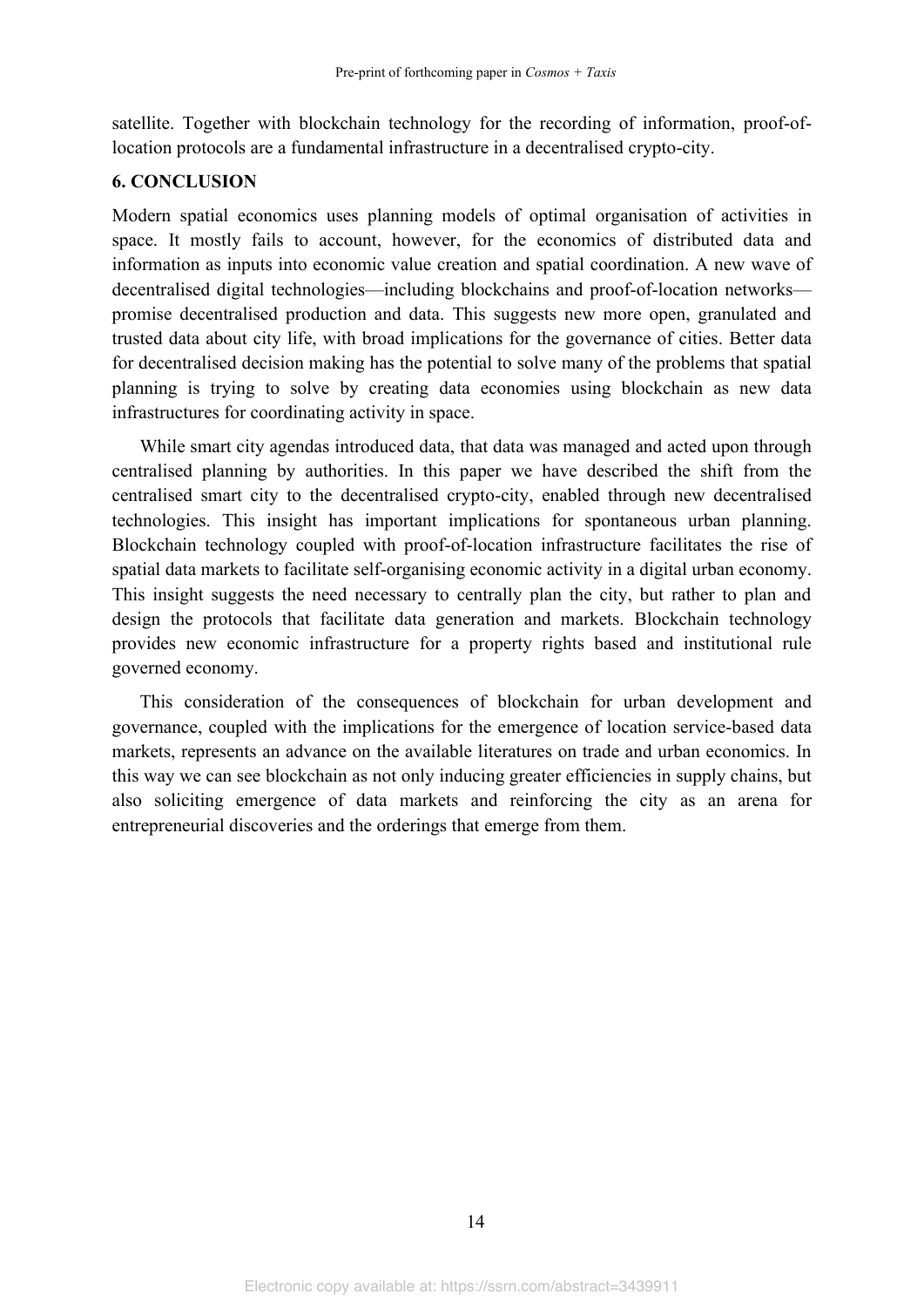#### **REFERENCES**

- Abeyratne, S.A. and Monfared, R.P., 2016. Blockchain ready manufacturing supply chain using distributed ledger. *International Journal of Research in Engineering and Technology*, 5(9): 1-10.
- Allen, D. W. E., Berg, A., Markey-Towler, B. 2019. 'Blockchain and Supply Chains: V-form Organisations, Value Redistributions, De-commoditisation and Quality Proxies', *The Journal of the British Blockchain Association*, 2(1): 57-65.
- Allen, D. W. E., Berg, C., Lane, A. M. 2019. *Cryptodemocracy: How Blockchain Can Radically Expand Democratic Choice*, Lanham, US: Lexington Books.
- Allen, D. W. E., Berg, C., Davidson, S., Novak, M. 2019. 'International Policy Coordination for Blockchain Supply Chains', *Asia and Pacific Policy Studies*, 6(3): 367-380.
- Allen, D. W. E., Berg, C., Markey-Towler, B., Novak, M., Potts, J. 2020. 'Blockchain and the Evolution of Institutional Technologies: Implications for Innovation Policy¶, *Research Policy*, 49(1): 103865.
- Allen, D. W. E., Berg, C., Novak, M., Potts, J. 2018. 'Cryptodemocracy and Institutional Possibilities', *Review of Austrian Economics*, available at: https://doi.org/10.1007/s11138-018-0423-6
- Allen, D. W. E., Berg, C., Novak, M., Potts, J. 2018. 'Blockchain: An Entangled Political Economy Approach', *Journal of Public Finance and Public Choice* 33 (2): 105-125.
- Allen, P. 1996. *Cities and Regions as Self-Organizing Systems: Models of Complexity*. London: Routledge.
- Andersson, D. E. 2005. 'The Spatial Nature of Entrepreneurship', *Quarterly Journal of Austrian Economics* 8(2): 21-34.
- Arrow, K. 1962. 'The Economic Implications of Learning by Doing', *Review of Economic Studies* 29(3): 155-173.
- Banczyk, M., Laban, J., Potts, J. 2018. 'Choosing Cities: A Behavioural Economic Approach', *The Annals of Regional Science* 61(3): 463-477.
- Beaudry, C. and Schiffauerova, A. 2009. 'Who's right, Marshall or Jacobs? The Localization versus Urbanization Debate', *Research Policy* 38(2): 318-337.
- Berg, C. 2018. *The Classical Liberal Case for Privacy in a World of Surveillance and Technological Change*. Palgrave MacMillan.
- Berg, C., Davidson, S., Potts, J. 2019. *Understanding the Blockchain Economy: An Introduction to Institutional Cryptoeconomics*. Edward Elgar: Cheltenham.
- Berg, C., Davidson, S., Potts, J. 2020. 'Proof of Work as a Three-Sided Market', *Frontiers in Blockchain*, 3(2): 1-5.
- Boettke, P. J. 2018. *F A Hayek: Economics, Political Economy and Social Philosophy*. Springer.
- Boschma, R., Martin, R. 2010. *The Handbook of Evolutionary Economic Geography*. Cheltenham: Edward Elgar.
- Brambilla, G, Amoretti, M., Zanichelli, F. (2017) 'Using Blockchain for Peer-to-Peer Proofof-Location' https://arxiv.org/pdf/1607.00174v2.pdf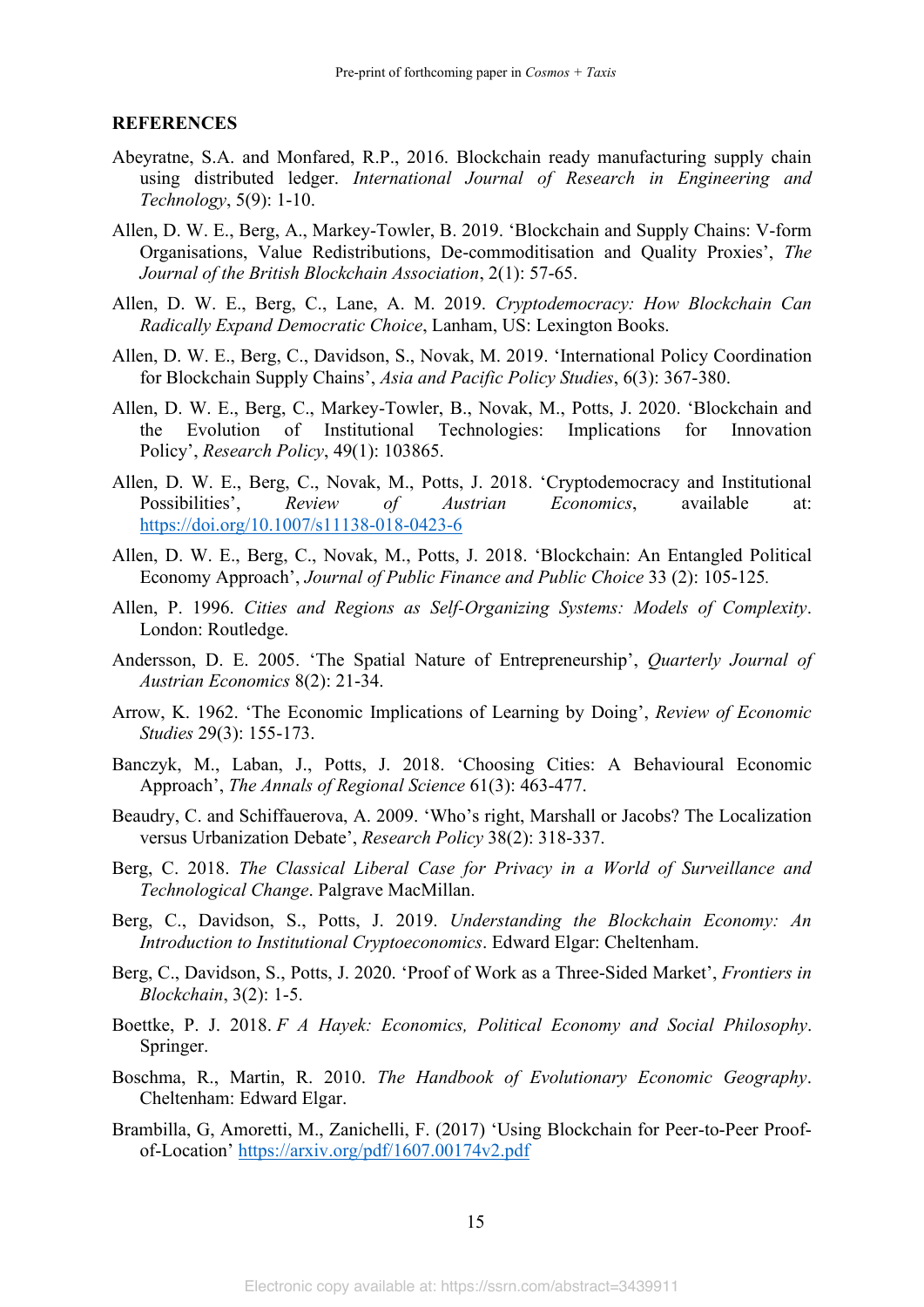- Caragliu, A., de Dominicis, L., de Groot, H. L. F. 2016. 'Both Marshall and Jacobs were Right!¶, *Economic Geography* 92(1): 87-111.
- Caridi, M., Crippa, L., Perego, A., Sianesi, A., Tumino, A., 2010. 'Do Virtuality and Complexity Affect Supply Chain Visibility?', *International Journal of Production Economics*, 127(2): 372-383.
- Clark, G. 2016. *Global Cities: A Short History*. Washington DC: Brookings Institution Press.
- Cox, W. and Gordon, P. 2017. 'Modern Cities as Spontaneous Orders', *Cosmos + Taxis*, 4  $(2+3)$ : 60-69.
- Davidson, S., de Filippi, P., Potts, J. 2018. 'Blockchains and the Economic Institutions of Capitalism¶, *Journal of Institutional Economics*, 14(4): 639-658.
- De Filippi, P. and Wright, A. 2018. *Blockchain and the Law: The Rule of Code*, Harvard University Press.
- Desrochers, P. 1998. 'A Geographical Perspective on Austrian Economics', *The Quarterly Journal of Austrian Economics*, 1(2): 63-83.
- Desrochers, P. 2001. 'Geographical Proximity and the Transmission of Tacit Knowledge', *The Review of Austrian Economics*, 14 (1): 25-46.
- Dopfer, K. and Potts, J. 2008. *The General Theory of Economic Evolution*. Routledge: London.
- Florida, R., Adler, P., Mellander, C. 2017. 'The City as Innovation Machine', *Regional Studies* 51(1): 86-97.
- Gereffi, G., Humphrey, J., Sturgeon, T. 2005. 'The Governance of Global Value Chains', *Review of International Political Economy*, 12(1): 78-104.
- Glaeser, E. L., Kallal, H. D., Scheinkman, J. A., Shleifer, A. 1992. 'Growth in Cities', *Journal of Political Economy*, 100(6): 1126-1152.
- Glücker, J. 2007. 'Economic Geography and The Evolution Of Networks', *Journal of Economic Geography*, 7(5): 619-634.
- Goldenfein, J., Potts, J. Rennie, E., 2017. 'Blockchains and the Cryptocity', *Information Technology*, 59(6): 285-293.
- Gordon, P. 2012. 'Spontaneous Cities', *Advances in Austrian Economics*, 16: 181-209.
- Groenfeldt, T. 2017. 'IBM And Maersk Apply Blockchain To Container Shipping', *Forbes*, 5 March 2017.
- Hayek, F. A. 1945. 'The Use of Knowledge in Society', *The American Economic Review*, 35(4): 519-530.
- Hayek, F. A. 1960. *The Constitution of Liberty*. London: Routledge & Kegal Paul.
- Hayek, F. A. 2012. *Law, Legislation and Liberty: A New Statement of the Liberal Principles of Justice and Political Economy*. United Kingdom: Routledge.
- Hollands, R. G. 2008. 'Will the Real Smart City Please Stand Up? Intelligent, Progressive or Entrepreneurial?¶, *City*, 12(3): 303-320.
- Ikeda, S. 2004. 'Urban Interventionism and Local Knowledge', *The Review of Austrian Economics*, 17(2/3): 247-264.
- Ikeda, S. 2007. 'Urbanizing Economics', *Review of Austrian Economics*, 20(4): 213-220.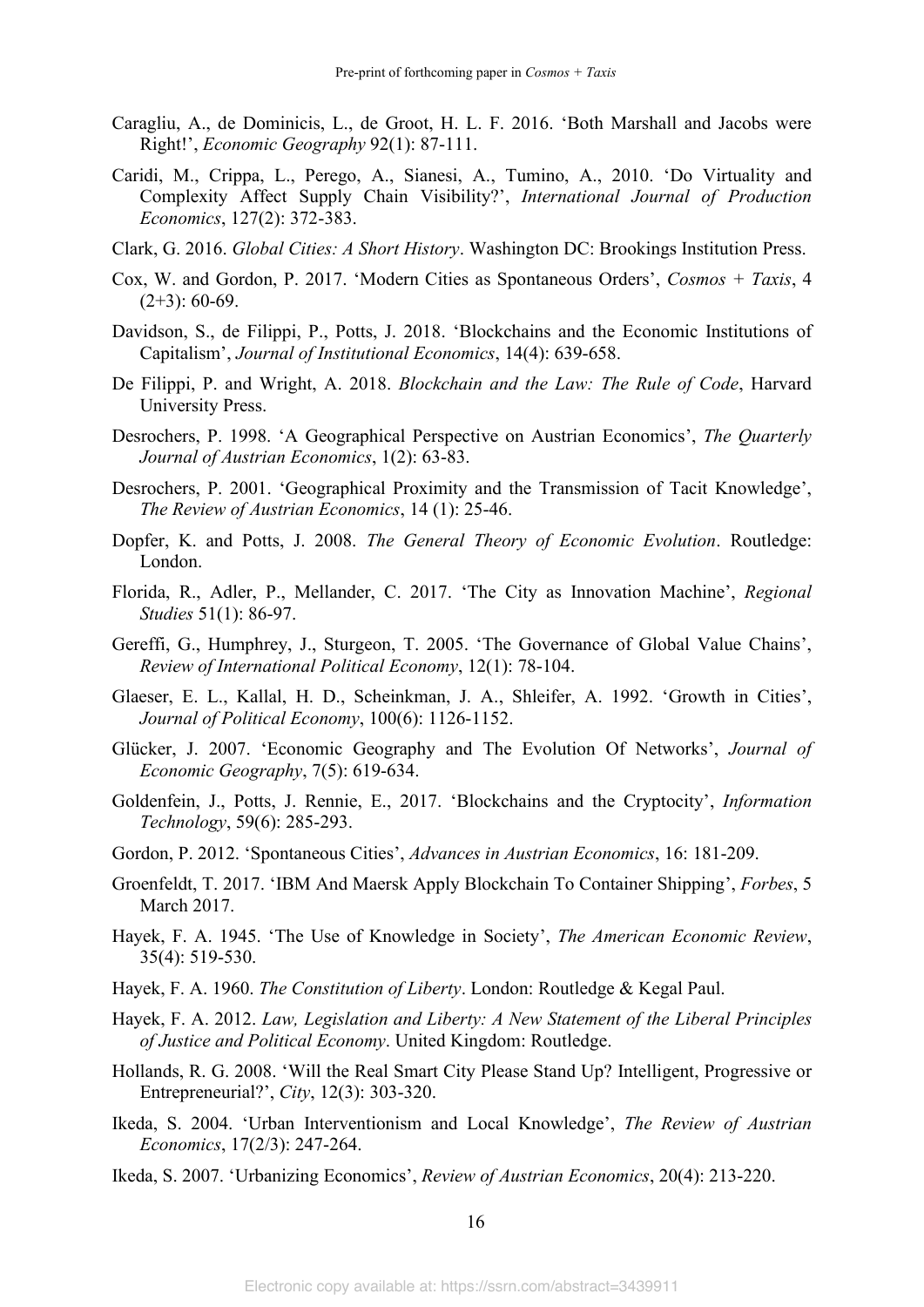Jacobs, J. 1961. *The Death and Life of Great American Cities*. Random House: New York.

- Jacobs, J. 1969. *The Economy of Cities*. New York: Vintage Books.
- Jowett, K. 2018. **Location** Proof Exchange' *Medium*, https://medium.com/@kierstenJ/location-proof-exchange-837fcdc60dbb
- Kichanova, V. 2018. 'From Sharing Economy to Private Cities: Why We Need Hayekian Competition in Urban Development', Paper presented to Mont Pelerin Society General Meeting, Canary Islands.
- Kim, H.M. and Laskowski, M., 2018. 'Toward an Ontology-Driven Blockchain Design for Supply-Chain Provenance', *Intelligent Systems in Accounting, Finance and Management*, 25(1): 18-27.
- Kohut, O. 2018.  $FOAM A$  Geospatial Proof of Location Protocol for Blockchains and DApps on Epicenter', *Medium*, https://medium.com/epicenterpodcast/foam-a-geospatialproof-of-location-protocol-for-blockchains-and-dapps-210f2670e26c
- MacDonald, T., Allen, D. W. E., Potts, J. 2016. 'Blockchains and the Boundaries of Self-Organized Economics: Predictions for the Future of Banking', In: Tasca, P., Aste, T., Pelizzon, L. and Perony, N. (ed.) *Banking Beyond Banks and Money: A Guide to Banking Services in the Twenty-First Century*. Cham: Springer, pp. 279-296.
- Manville, C., Cochrane, G., Cave, J., Millard, J., Pederson, J.K., Thaarup, R.K., Liebe, A., Wissner, M., Massink, R., Kotterink, B., 2014. *Mapping Smart Cities in The EU*. (Brussels: European Parliament, Directorate-General for Internal Policies, Policy Department A: Economic and Scientific Policy, Jan. 2014).
- Manyika, J., Chui, M., Brown, B., Bughin, J., Dobbs, R., Roxburgh, C., Byers, A. H. 2011. *Big data: The next frontier for innovation, competition, and productivity*. Available at http://www.mckinsey.com/insights/business\_technology/big\_data\_the\_next\_frontier\_for innovation
- Miller, H.G. and Mork, P., 2013. 'From Data to Decisions: A Value Chain For Big Data', *IT Professional*, 15(1): 57-59.
- Öberg, C. and Graham, G. 2016. 'How Smart Cities Will Change Supply Chain Management: A Technical Viewpoint', *Production Planning & Control*, 27(6): 529-538.
- Palmberg, J. 2013. 'Spontaneous Orders and the Emergence of Economically Powerful Cities¶, *Cosmos + Taxis*, 1(1): 21-29.
- Pennington, M. 2002. *Liberating the Land: The Case for Private Land-Use Planning*. London: Institute of Economic Affairs.
- Pettit, C., Liu, E., Rennie, E., Goldenfein, J., Glackin, S. 2018. *Understanding the Disruptive Technology Ecosystem in Australian Urban And Housing Contexts: A Roadmap*. AHURI Final Report No. 304. Melbourne: Australian Housing and Urban Research Institute Limited.
- Popper, N. and Lohr, S. 2017. 'Blockchain: A Better Way to Track Pork Chops, Bonds, Bad Peanut Butter?¶, *The New York Times*, 4 March 2017.
- Posner, E. A. and Weyl, E. G. 2018. *Radical Markets: Uprooting Capitalism and Democracy for a Just Society*. Princeton: Princeton University Press.
- Romer, P. 1990. 'Human Capital and Growth: Theory and Evidence', *Carnegie-Rochester Conference Series on Public Policy*, 32(1): 251-286.